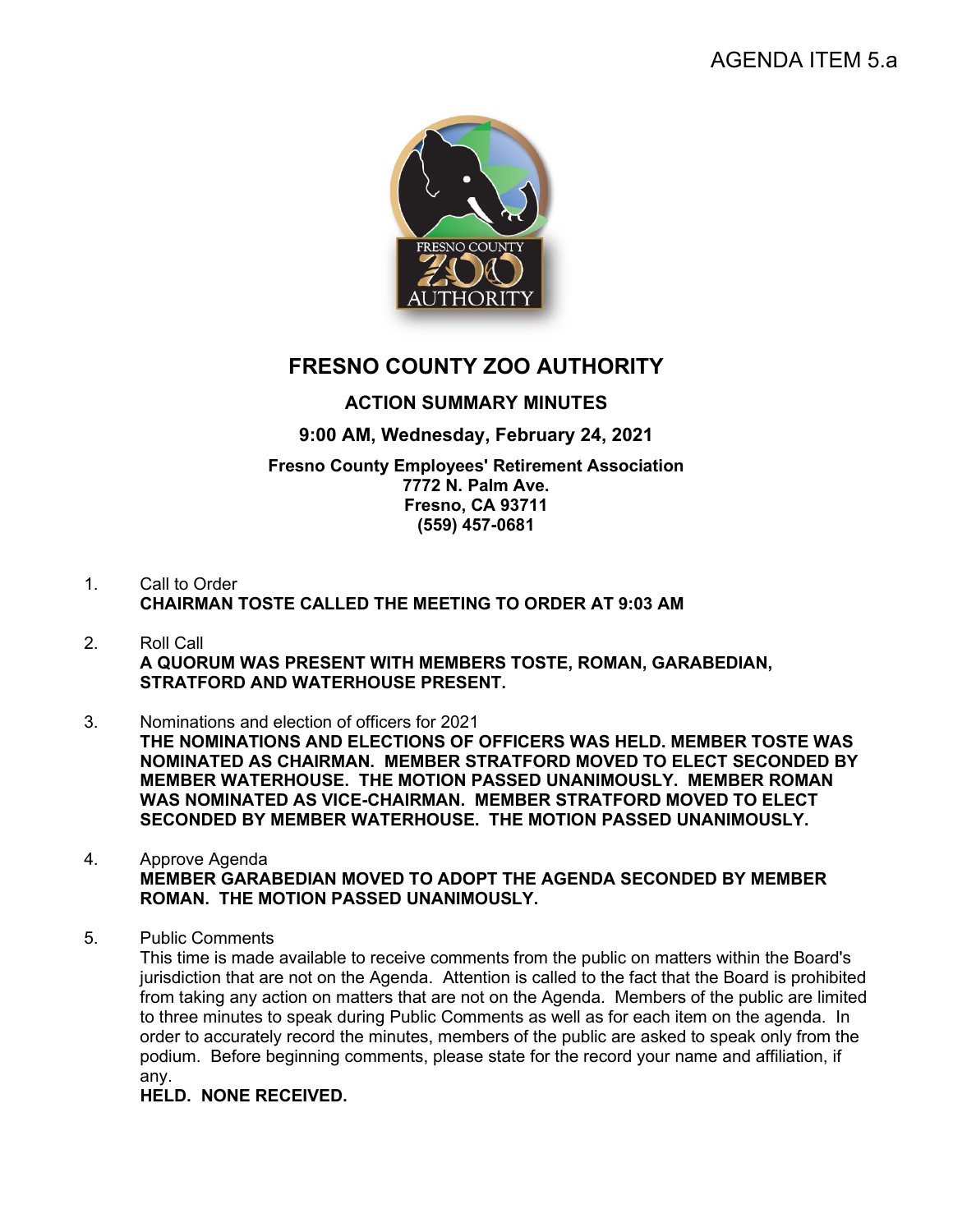#### 6. Consent Agenda

These matters are routine in nature and are usually approved by a single vote. Prior to action by the Board, the public will be given the opportunity to remove any item from the Consent Calendar. Items removed from the Consent Calendar may be heard immediately following approval of the Consent Calendar.

- a. Review and approve minutes of December 16, 2020
- b. Review and approve minutes of January 27, 2021
- c. Review and approve payment of County of Fresno invoice for Professional and Specialized Services in the amount of \$3,069.68 for services through December 2020
- d. Review and approve payment of County of Fresno invoice for Professional and Specialized Services in the amount of \$12,055.24 for services through January 2021
- e. Receive Treasurer's Reports for October, November, and Quarter Ended December 2020

### f. Receive Treasurer's Reports for January 2021 **MEMBER GARABEDIAN MOVED FOR APPROVAL OF THE CONSENT AGENDA ITEMS SECONDED BY MEMBER WATERHOUSE. THE MOTION PASSED UNANIMOUSLY.**

- 7. Receive Fresno Chaffee Zoo Director's report **RECEIVED. DIRECTOR JON DOHLIN REPORTED ON DEPARTMENTAL UPDATES. EDUCATION: PARTNERSHIP WITH FRESNO UNIFIED. VIDEO LIBRARY FOR ELEMENTARY AND HIGHSCHOOL STUDENTS TO USE VIRTUAL LESSONS. WILL DELIVER OVER 500 VIRTUAL PROGRAMS THIS SEMESTER. PLAN ON RUNNING SPRING AND SUMMER CAMPS. OPENING ZOORASIC PARK. PROVIDED A MARKETING UPDATE. PROVIDED AN ATTENDANCE UPDATE. PROVIDED A CONSTRUCTION UPDATE. ALL ARE ON TIME OR AHEAD OF SCHEDULE.**
- 8. Receive Fresno Chaffee Zoo Corporation December 2020 Year-to-Date Financial Report and January 2021 Early Insights **RECEIVED. INTERIM CFO NORA CROW REPORTED ON DECEMBER 2020 BASE OPERATIONS REVENUE, JANUARY 2021 RE-OPENING AND FY 2020 YEAR-END ADJUSTMENTS. NORA REPORTED ON ATTENDANCE. REPORTED ON 2020 YEAR TO DATE VARIANCE ANALYSIS VS BUDGET, PER CAPITA SPENDING, THE BALANCE SHEET AND FINANCIAL POSITION.**
- 9. Receive and approve request from Fresno Chaffee Zoo Corporation to release remaining Measure Z budgeted funds from three completed projects (Warthog, Dino Dig Expansion and Children's Waterplay Area) totaling \$435,919.64 **CFO NORA CROW REPORTED ON THE NEED TO RELEASE FUNDS FROM THE COMPLETED PROJECTS. MEMBER ROMAN MOVED FOR APPROVAL SECONDED BY MEMBER GARABEDIAN. THE MOTION PASSED UNANIMOUSLY.**
- 9.1 Approve draft of Zoo Authority fiscal year 2019-20 annual report. **BOARD COORDINATOR RON ALEXANDER REPORTED. MEMBER STRATFORD MOVED FOR APPROVAL SECONDED BY MEMBER WATERHOUSE. THE MOTION PASSED UNANIMOUSLY.**